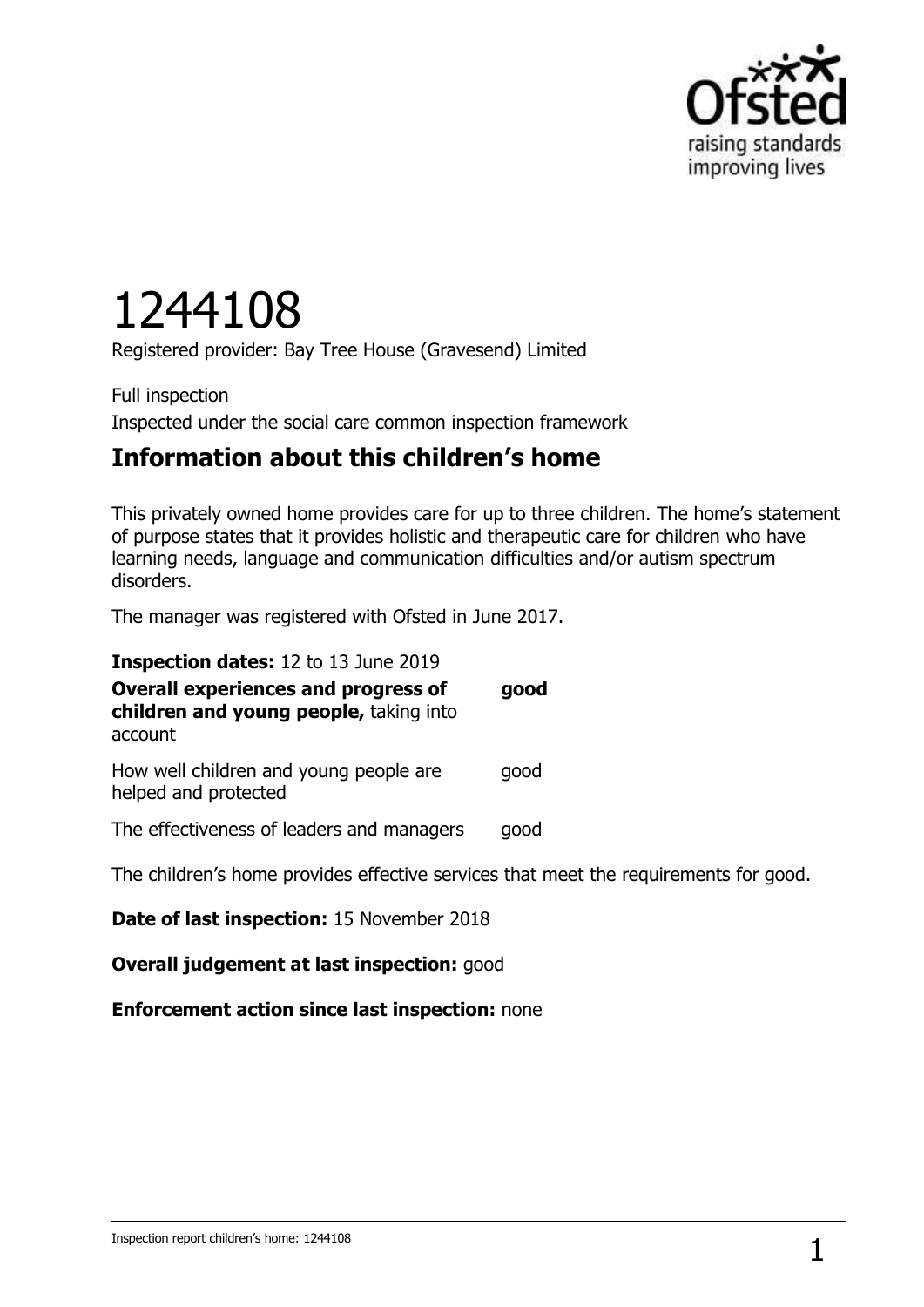

## **Recent inspection history**

| <b>Inspection date</b> | <b>Inspection type</b> | <b>Inspection judgement</b> |
|------------------------|------------------------|-----------------------------|
|                        |                        |                             |

15/11/2018 Full Good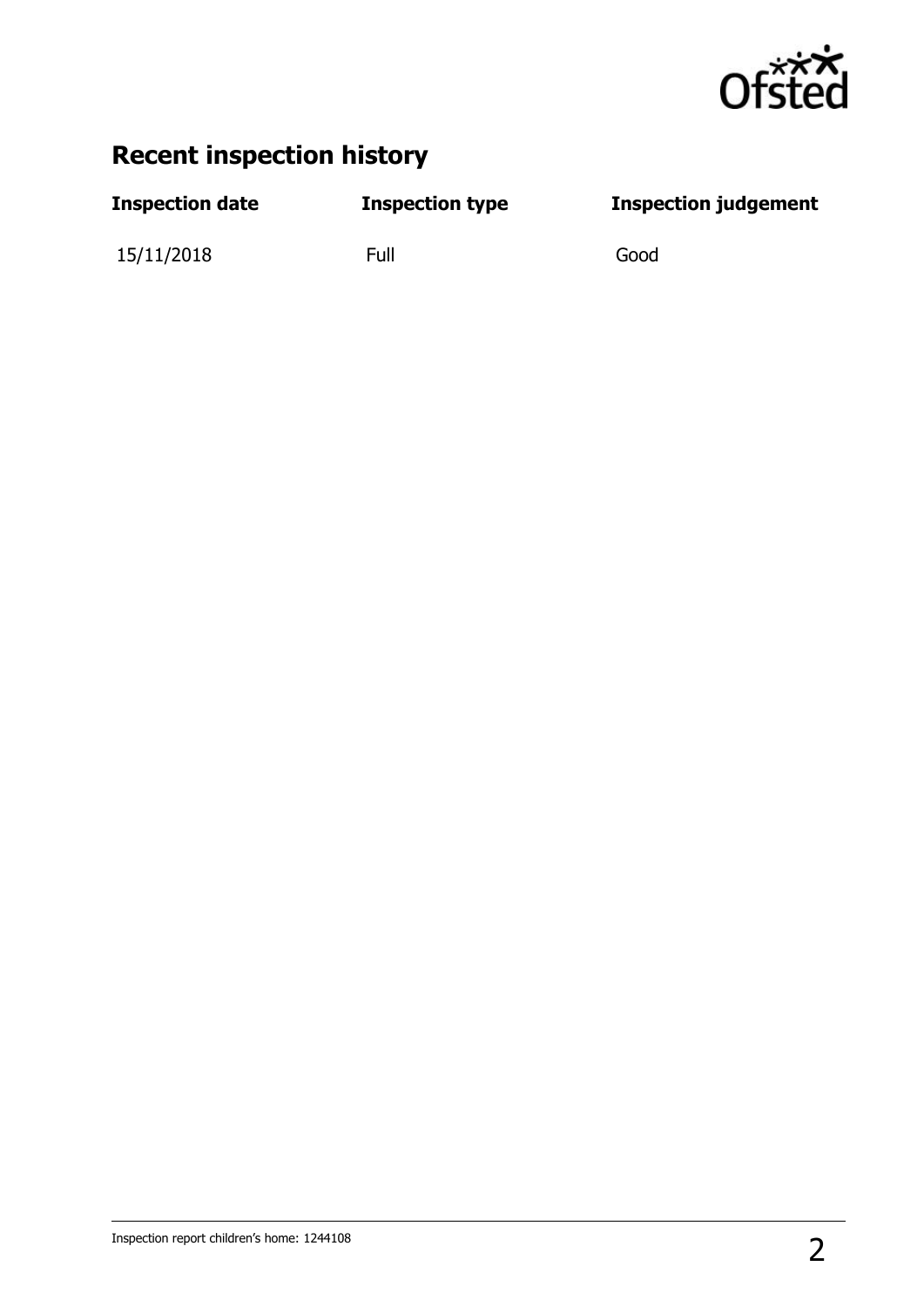

## **What does the children's home need to do to improve?**

#### **Statutory requirements**

This section sets out the actions that the registered person(s) must take to meet the Care Standards Act 2000, Children's Homes (England) Regulations 2015 and the 'Guide to the children's homes regulations including the quality standards'. The registered person(s) must comply within the given timescales.

| <b>Requirement</b> | Due date |
|--------------------|----------|
| None set.          | N/A      |
|                    |          |

#### **Recommendations**

■ Where there are safeguarding concerns for a child, their placement plan, agreed between the home and their placing authority, must include details of the steps the home will take to manage any assessed risks on a day to day basis. ('Guide to the children's homes regulations including the quality standards', page 42, paragraph 9.5)

In particular, ensure that any identified risks have the appropriate control measures recorded in the risk assessment.

■ Where children placed in a home are not participating in education because they have been excluded or are not on a school roll for some other reason, the registered person and staff must work closely with the placing authority so that the child is supported and enabled to resume full-time education as soon as possible. In the interim, the child should be supported to sustain or regain their confidence in education and be engaged in suitable structured activities. If no education place is identified by the placing authority, the registered person must challenge them to meet the child's needs under regulation 5 (engaging with the wider system to ensure children's needs are met). ('Guide to the children's homes regulations including the quality standards', page 28, paragraph 5.15)

In particular, keep the plan for one child's re-introduction to education under regular review and update.

■ The registered person should ensure that staff can access appropriate facilities and resources to support their training needs, and should understand the key role they play in the training and development of staff in the home. ('Guide to the children's homes regulations including the quality standards', page 53, paragraph 10.11)

In particular, ensure that all staff attend behaviour management and restraint training and that staff access the training resources that are available to them.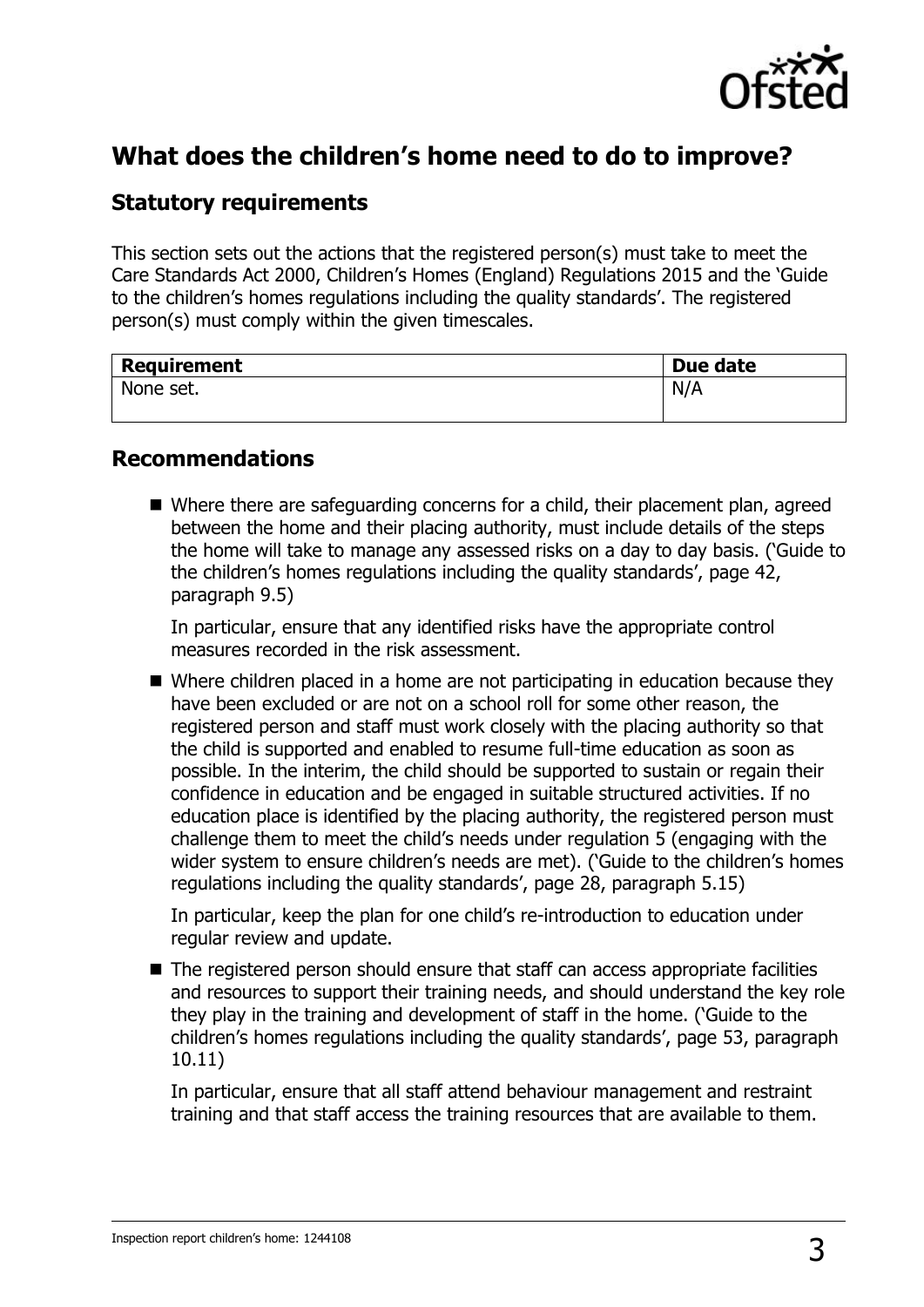

## **Inspection judgements**

#### **Overall experiences and progress of children and young people: good**

Relationships between children and staff are excellent. Children were observed to be happy, relaxed and genuinely enjoying being in the home. They are encouraged to settle, and their friends are warmly welcomed into the home, too. Children know how to complain and feel confident that their complaints would be acted on and taken seriously.

Staff provide a warm, welcoming and pleasant home environment. A social worker commented that the environment is one of the best they have been to. Children personalise their bedrooms and this is actively supported by staff. This gives children an area that is their own to relax in and enjoy. The children feel at home and take pride in their surroundings.

Children benefit from a nurturing staff team that provides consistent care. The wellbeing of the children is at the heart of staff practice. Children's behaviour has improved over time because staff give clear and consistent boundaries.

Children's health needs are met, and all health appointments are attended. Children are supported with their sometimes complex health needs and the manager is passionate about ensuring that children lead healthy, safe and happy lifestyles. This has included engagement with other agencies and key-work sessions with a focus on the dangers of cannabis use.

There is a real sense of stability for the children currently placed at the home and all children made good progress in managing their own emotions. Children's individuality is encouraged and supported. Children enjoy a wide range of opportunities including attending a local car boot sale to search for gadgets to fix and work on. For one child, this placement came after the breakdown of many placements. A social worker commented on the very high quality of the work that the staff do in making this placement work.

Children, when they attend school regularly, make good progress. In some cases, this represents significant progress as some children did not attend school prior to coming to the home. When children are resistant to re-engage with learning, staff work closely with external agencies to explore a wide range of alternative and suitable provisions. This has included the staff's relentless pursuit of mainstream school, college courses, tutor arrangements and work experience. For one child, their resistance is strong. It is recommended that the education plan is revisited again to ensure that all possible methods are being explored to re-ignite this child's interest.

#### **How well children and young people are helped and protected: good**

Safeguarding systems and practice are robust. Staff understand their roles and responsibilities and how to escalate any concerns. Staff promote children's welfare. Children spoken to during the inspection support this by saying that staff listen to them and take their concerns seriously. One of the children spoken to said that they would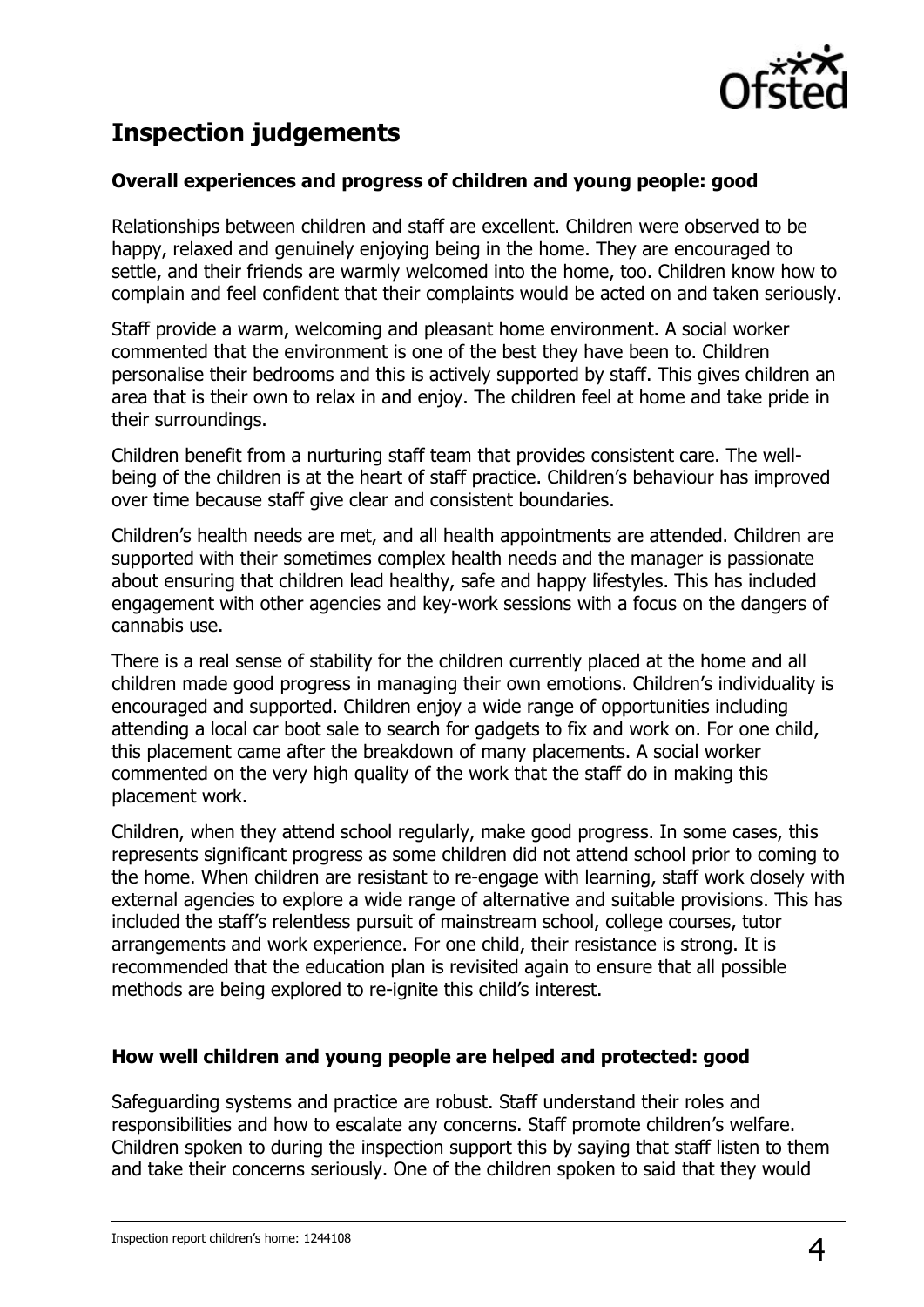

give the home 'ten out of ten' and said, 'You can't get better than this.'

Staff have clear and consistent boundaries and children have become increasingly safe. Staff promote and praise positive behaviour. Children are able to reflect on their behaviour during protected one-to-one sessions with staff.

The physical environment is well maintained and protects children from harm. The staff complete regular health and safety checks and act appropriately to address shortfalls. There is a homely feel to the environment.

The majority of risk assessments are detailed and contain information that helps keep children safe. However, some risk assessments do not contain the appropriate controls. In one example, a specific risk was identified but the appropriate controls were not in place. Managers took immediate action when this was highlighted during the inspection. Missing from home episodes have decreased over time and the staff team's responses to incidents are effective.

Safer recruitment procedures are effective and ensure that only the appropriately vetted adults can start work in the home.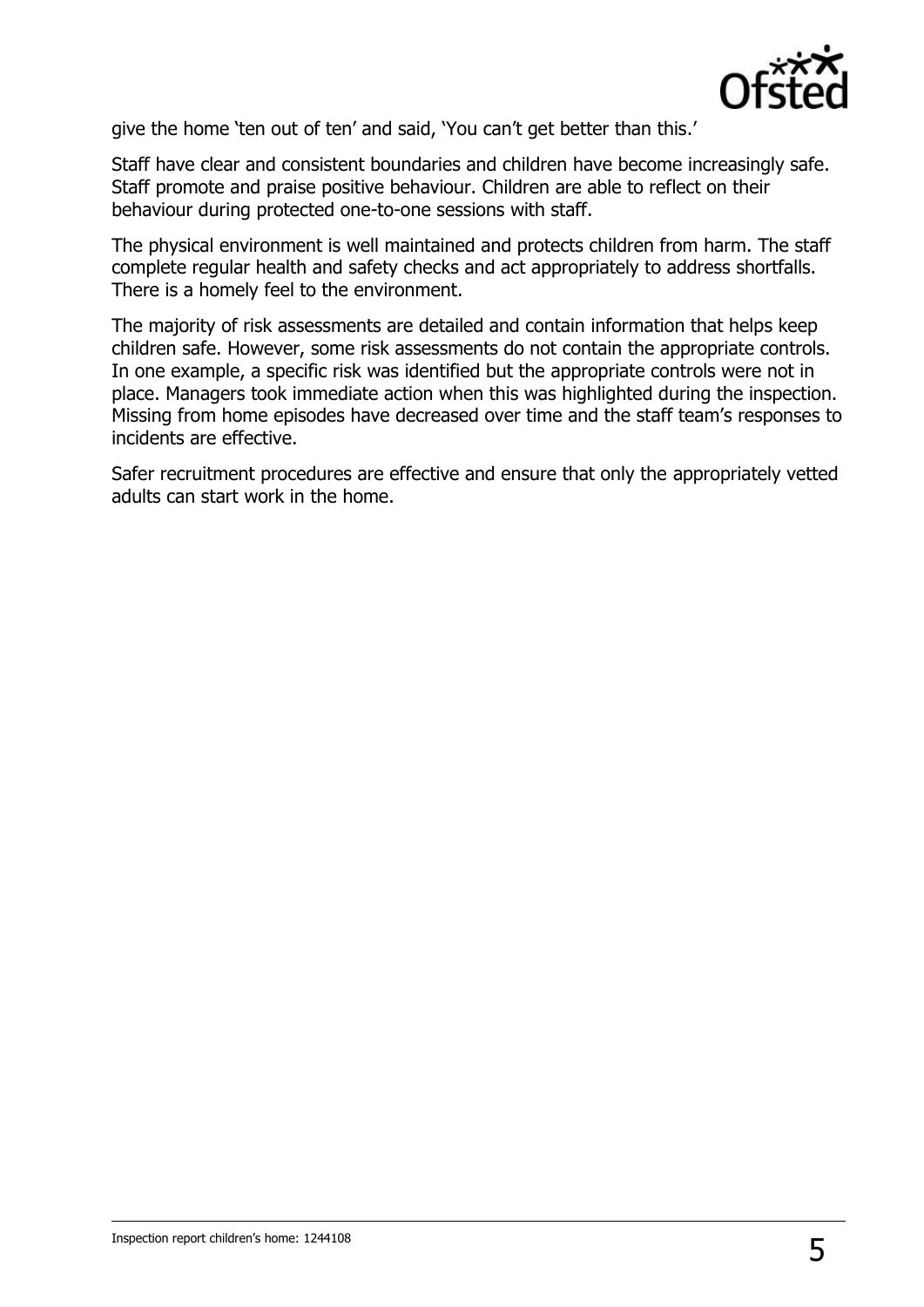

#### **The effectiveness of leaders and managers: good**

The registered manager has many years of experience in working with children. She has a commitment to supporting positive outcomes for the children placed at the home. The staff team is small but meets the needs of the children in placement. The team operates like a family unit and delivers consistent and nurturing care. The staff are highly experienced individuals with shared goals and ethos. The service is highly valued by professionals who consistently praise the standard of care and quality of the home's management.

External monitoring systems identify areas for improvement. The inspectors noted that, during this inspection period, the children's views had not been sufficiently sought, following the use of sanctions. However, this was also identified more recently by the independent visitor, resulting in a review of this practice.

Leaders and staff work proactively with the local community. An example of this is where one of the children works voluntarily at a local charity shop. This increases the child's independence and self-esteem.

The registered manager has challenged the local authority when appropriate and has been successful in doing so. In one example, a child remains disappointed with the support provided by the local authority, despite this being raised by the registered manager.

Staff have access to a wide range of relevant training and have the right training to meet the needs of the children. Staff report feeling well supported and supervisions are regular. However, staff have not completed additional training that would improve their knowledge. Supervisions have missed the opportunity to be more specific about training expectations.

### **Information about this inspection**

Inspectors have looked closely at the experiences and progress of children and young people. Inspectors considered the quality of work and the differences made to the lives of children and young people. They watched how professional staff work with children and young people and each other and discussed the effectiveness of help and care provided. Wherever possible, they talked to children and young people and their families. In addition, the inspectors have tried to understand what the children's home knows about how well it is performing, how well it is doing and what difference it is making for the children and young people whom it is trying to help, protect and look after.

Using the 'Social care common inspection framework', this inspection was carried out under the Care Standards Act 2000 to assess the effectiveness of the service, how it meets the core functions of the service as set out in legislation, and to consider how well it complies with the Children's Homes (England) Regulations 2015 and the 'Guide to the children's homes regulations including the quality standards'.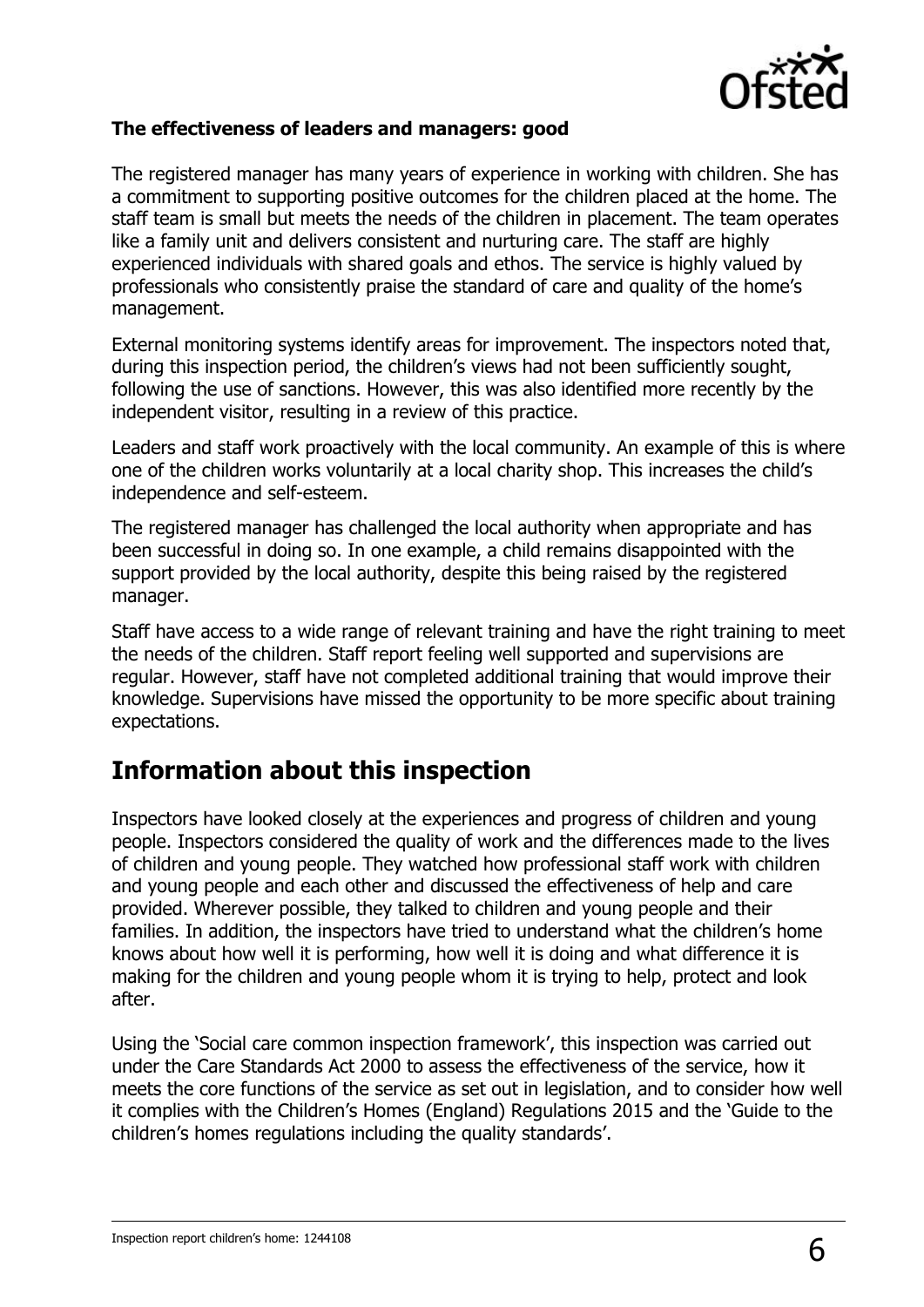

## **Children's home details**

**Unique reference number:** 1244108

**Provision sub-type:** Children's home

**Registered provider:** Bay Tree House (Gravesend) Limited

**Responsible individual:** David Lewis

**Registered manager:** Clare Lewis

## **Inspector**

Daniel Healy, social care inspector